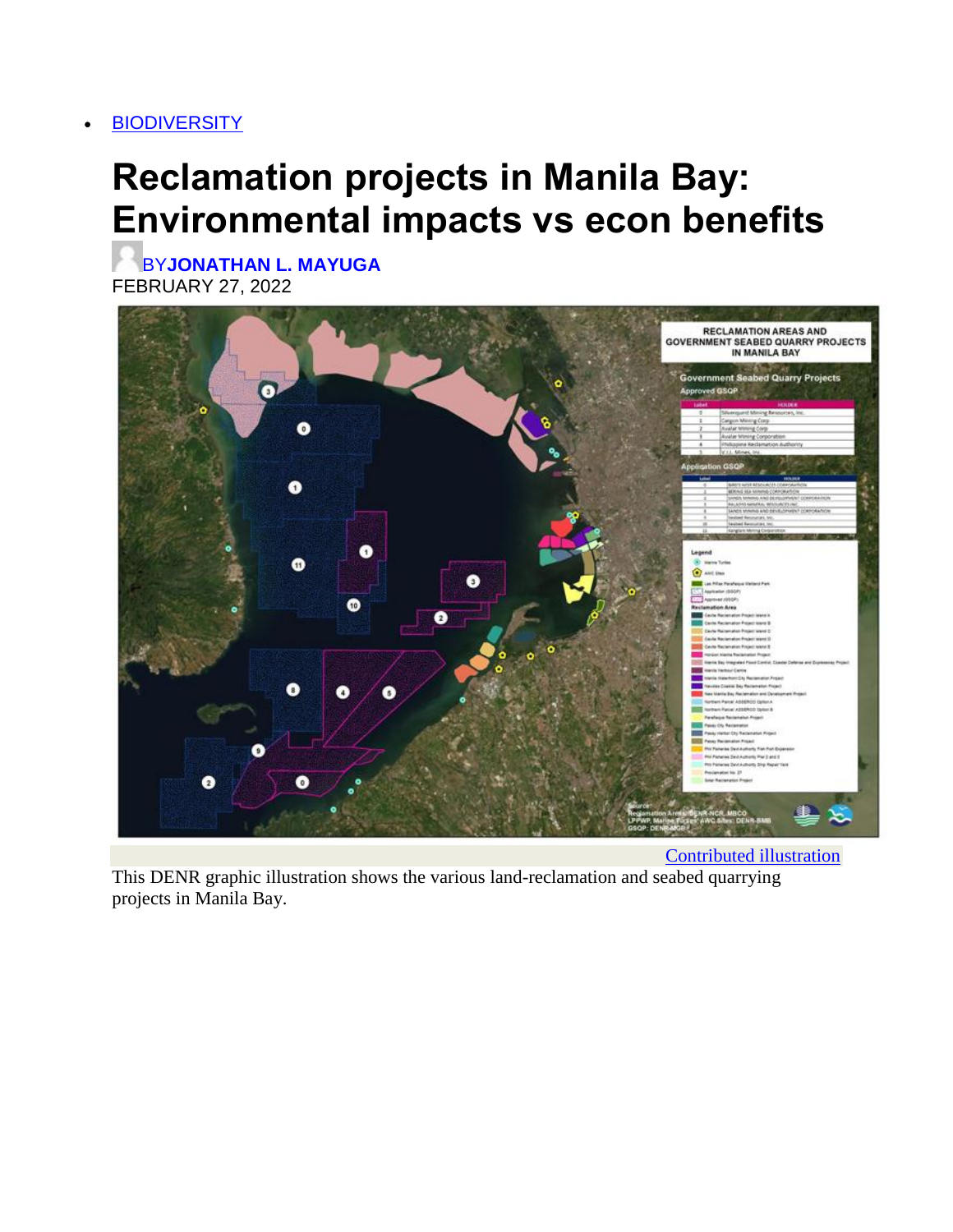The 260-hectare Pasay City Reclamation Project is one of several development projects in Manila Bay, currently the subject of an ambitious rehabilitation program by the Duterte administration.

On January 27, an online public scoping was conducted in the area, with the proponents of the project hoping to convince various stakeholders to support the project.

Like the controversial "Dolomite Beach" along Roxas Boulevard in Manila, which gave the Bay Walk area the Boracay-like white-sand beach appeal, the reclamation projects in Pasay, and other similar development projects proposed in Manila Bay, are expected to face stiff opposition.

#### **Environmental impact vs economic benefit**

The group, Advocates of Science and Technology for the People (Agham), opposes the 260-hectare Pasay Reclamation Project and other similar dump-and-fill activities in coastal areas despite their promised economic benefit.

Land reclamation is an urban expansion strategy for coastal areas like Manila Bay, a region that stretches from Cavite to Bataan provinces.

Land reclamation expands territories for residential, commercial, and industrial purposes, thus, promises the creation of economic opportunities through massive capital investment, the much-touted needed jobs and livelihood opportunities.

"While proponents of these reclamation projects promise economic development, we see that environmental impacts outweigh economic development," Agham told the BusinessMirror.

The group said Manila Bay reclamation will adversely affect the environment through mangrove cutting, seabed dredging and dumping of soil on the coast, Agham said via email through its Public Information Officer Jerwin Baure.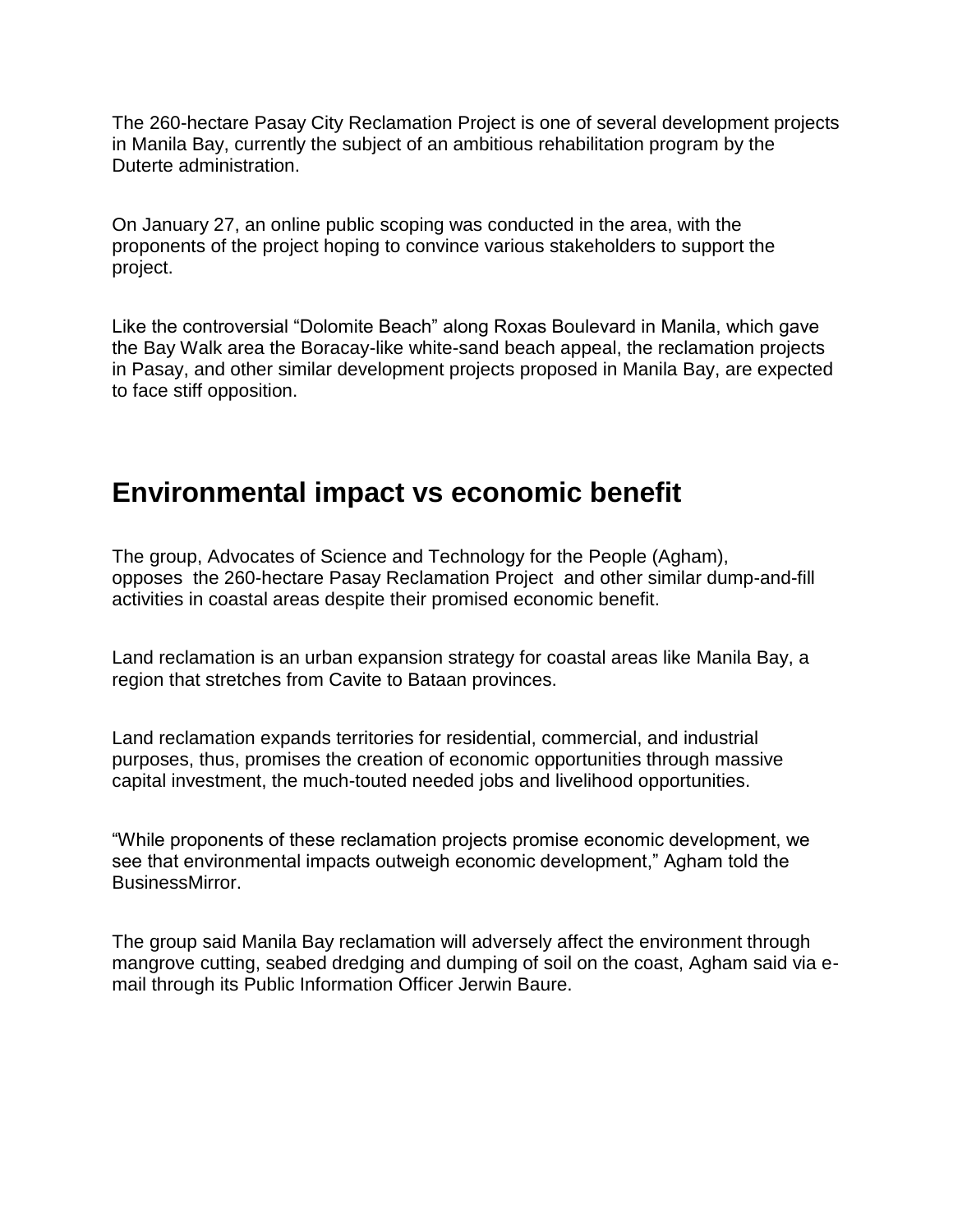# **'Just one of many'**

The 260 ha project is only one of the reclamation projects in and around Pasay area along Manila Bay.

Two other reclamation projects connect the Pasay-260 reclamation project to the mainland, the Pasay Harbor Phase 1 Island A (210 ha) and B (55 ha).

Other adjacent reclamation projects are also in Parañaque (286 ha) and Cavite (1,331 ha including the Sangley Airport).

"If all these reclamation projects push through, the physical characteristics of Manila Bay, such as the circulation of seawater might possibly be altered, which can potentially affect the Las Piñas-Parañaque Wetland Park, a wetland of international importance that is recognized by the Ramsar Convention," Baure said.

# **Seabed quarrying**

According to Agham, other environmental impacts of the project will involve seabed quarrying, or massive dredging of sand beneath the sea in Manila Bay, including those in Bataan and Pampanga, for the filling materials.

"The environmental impacts of reclamation are not only in the proposed site but also [in areas] where the filling materials will be sourced just like in the case in the "dolomite beach' in Manila wherein the filling materials came from a mountainous area in Cebu," the group told the BusinessMirror.

Agham pointed out that several geological hazards—such as rapid subsidence, storm surges, and seismically induced liquefactions—are present in coastal areas around Manila Bay, particularly in Metro Manila.

"Furthermore, much of the concrete components used in many of the infrastructures in Metro Manila are made of Pinatubo lahar sand and other volcanic aggregates. These materials are porous and prone to 'concrete-cancer $\wedge$ ' which can lead to a sudden collapse of buildings, as explained by Dr. Kelvin Rodolfo," the group explained.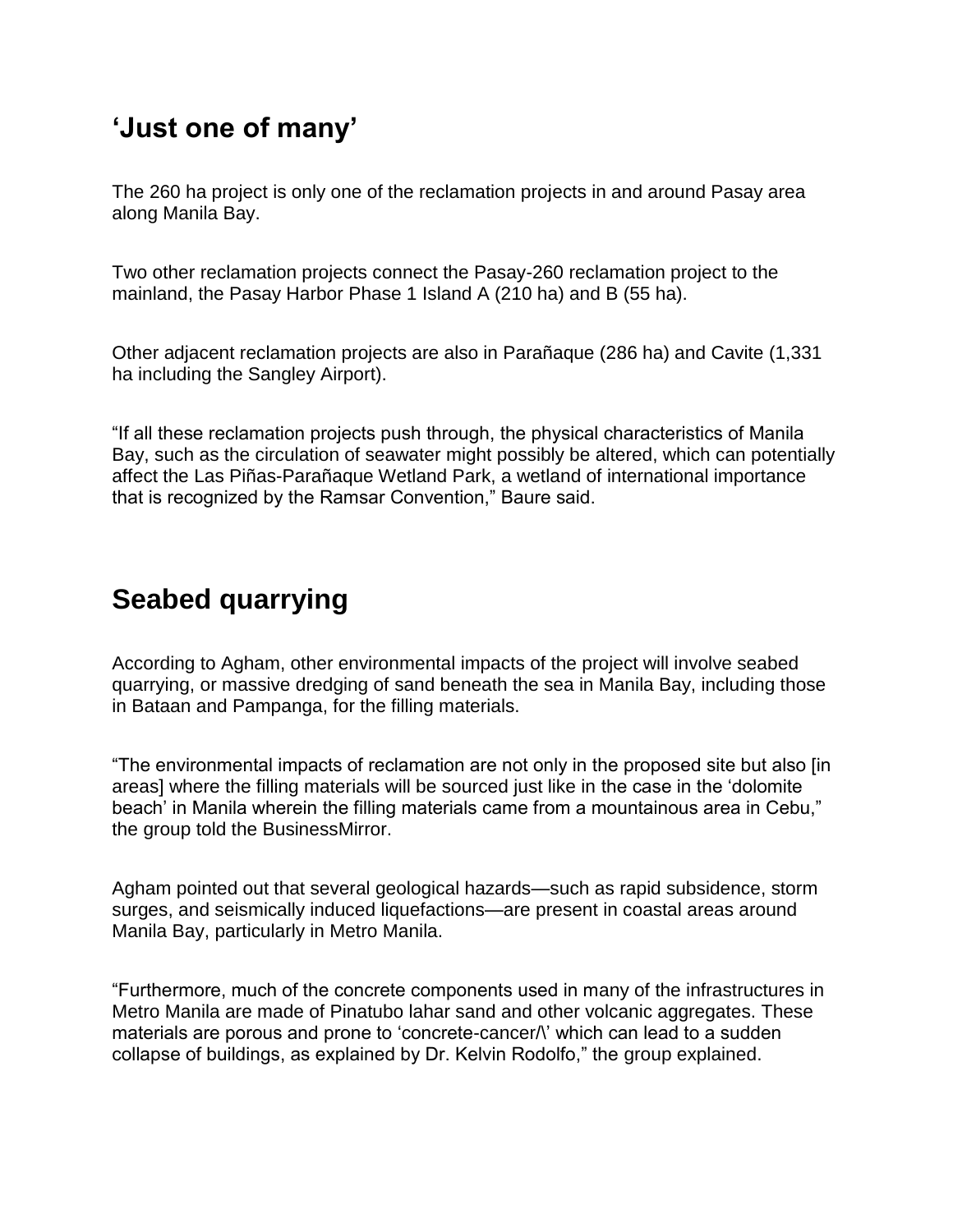Agham warned that the site of the Pasay-260 reclamation project is susceptible to these hazards, which puts people's lives in harm's way if large infrastructures are built on the area.

### **Still teeming with marine life**

According to the group, the proponents of the project presented "flawed" arguments.

It cited the initial presentation during the public scoping, where the proponents claimed that there is no significant marine life present in the proposed site due to the absence of marine fish, coral reefs, seagrass beds and mangrove forests.

The proponents failed to mention, according to Agham, the plankton communities in Manila Bay, citing a study by the National Fisheries Research and Development Institute.

The study showed that there is high biomass of fish eggs and larvae found in the eastern portions of Manila Bay, which include Metro Manila and Cavite areas.

"We fear that dumping of soil in the coastal waters of Manila Bay will affect the turbidity of the water, which can affect the primary production and survival of larval fish," the group said.

It further asked: "Do you have an estimated number of fishermen who will be impacted by the project? Initially, how do you see this project affecting the livelihood of fishermen living near the area?"

# **One big ecosystem**

Moreover, while the proponents claim that there was no fishing activity in the area, Agham insisted that Manila Bay is one big ecosystem.

"The productivity of Manila Bay is dependent on coastal marine ecosystems, such as mangrove forests and adjacent estuarine ecosystems. Any adverse impacts on these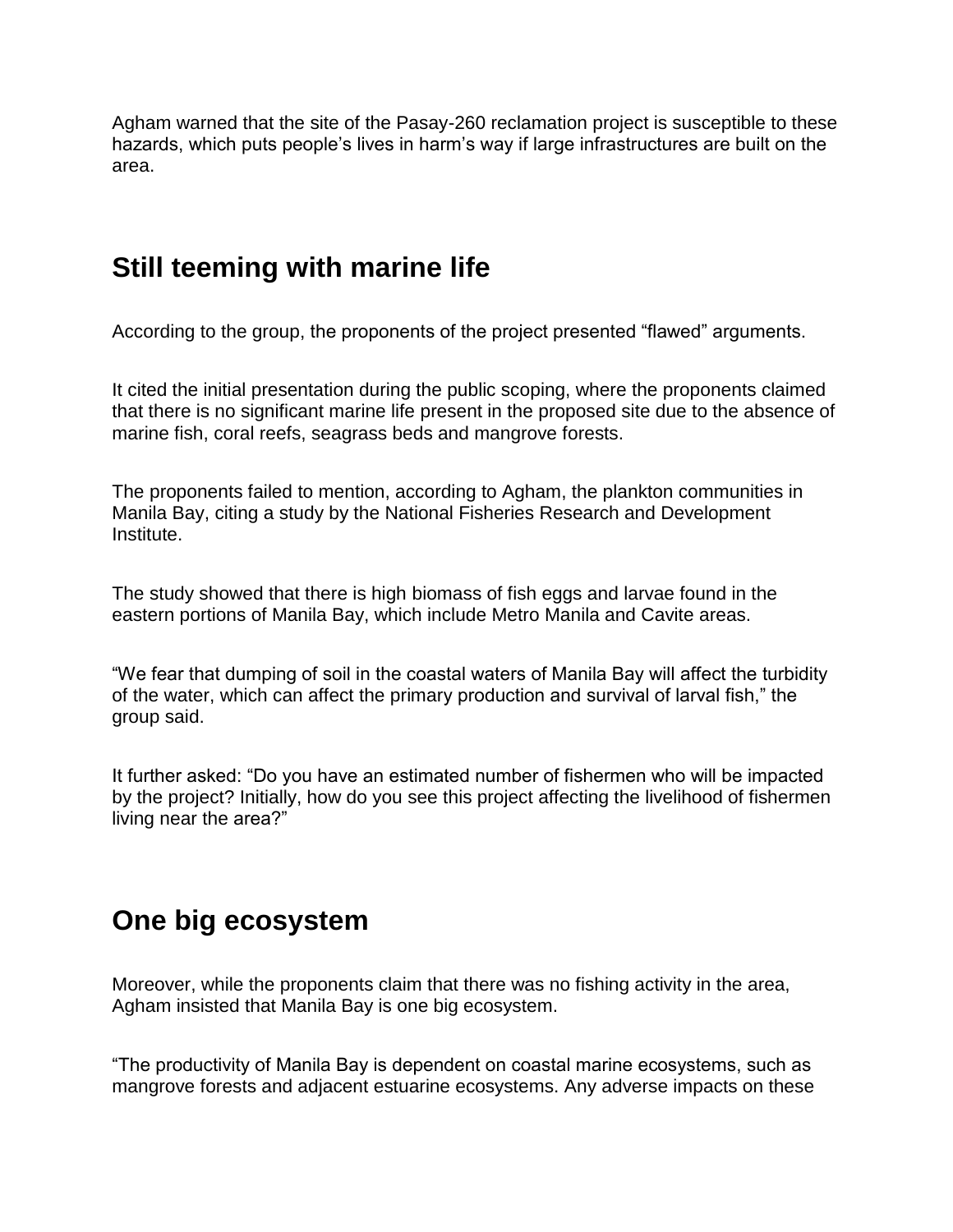ecosystems will affect the fisheries production of the entire bay and the livelihood of the fisherfolk that depend on its bounty," Agham pointed out.

While the project proponents keep on insisting that there will be no adverse effect on the direct impact area, Agham said the proponents also failed to recognize that the project still has indirect impacts to other areas.

"It is necessary that projects involving major alteration in the natural environment must take into consideration both direct and indirect effects of the projects proposed," the group said.

"As mentioned, the connectivity of natural habitats, especially the project"s proximity to the known fishing sites of other cities, indicates looming effects of the projects on the fisherfolk of Manila Bay, in general," it added. The group has earlier released statements on Manila Bay reclamation.

#### **Public accountability**

Fisherfolks under the Pambansang Lakas ng Kilusang Mamamalakaya ng Pilipinas (Pamalakaya) said the project will make it accountable for the potential long-term environmental impacts of the project in Manila Bay.

"Although the target area to be reclaimed is no longer a fishing community, the project will still inflict damage to the marine resources and biodiversity of Manila Bay, which is the primary source of livelihood of many fisherfolks from neighboring towns," Pamalakaya National Spokesman Ronnel Arambulo, told the Businessmirror via e-mail on February 17.

"Pamalakaya remains steadfast in our stand against any form of reclamation in Manila Bay because this will bring irreversible damage and destruction to our fisheries and marine resources, and massive displacement of fisherfolks and coastal residents," he said.

#### **Environmental protection laws**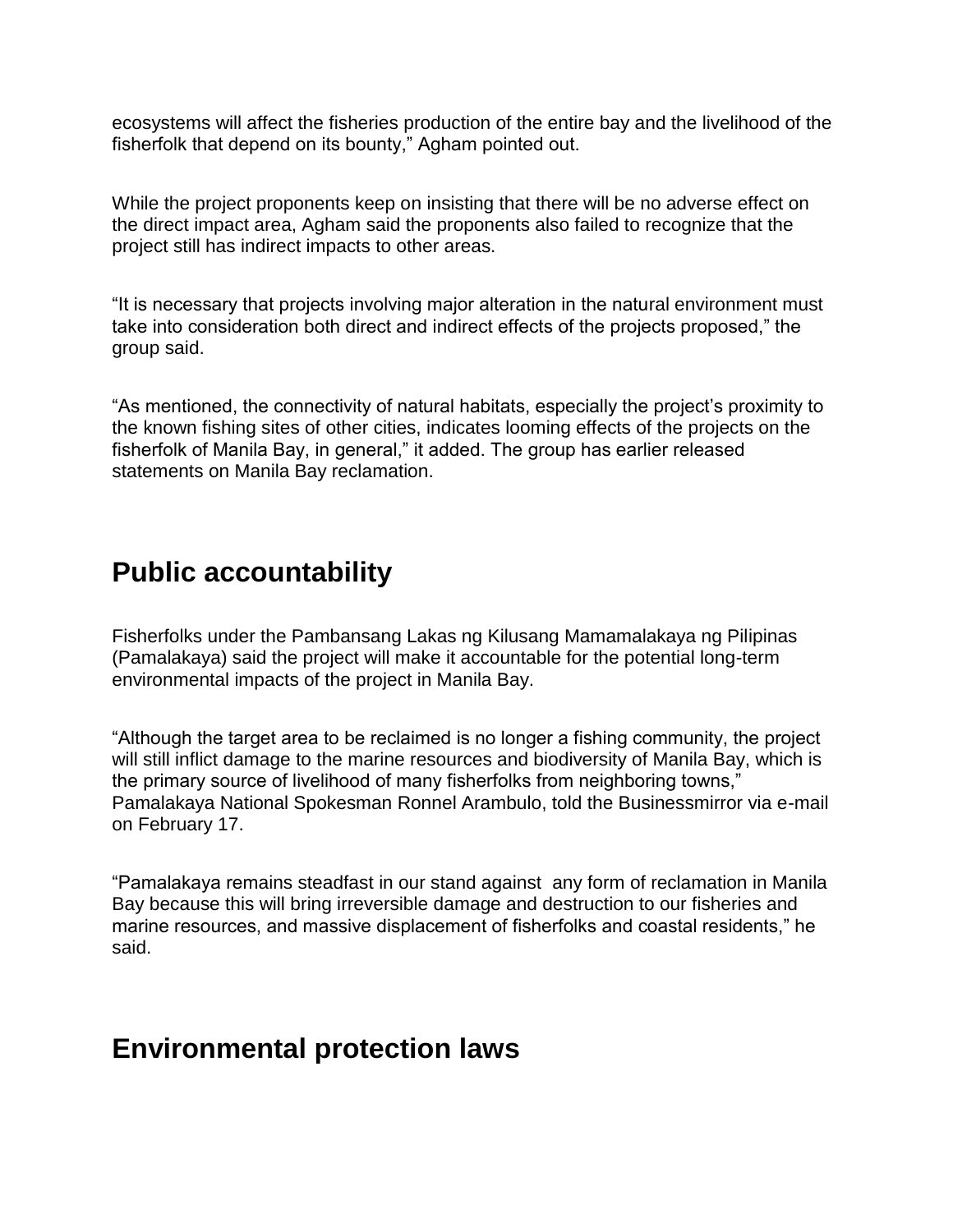Sought for comment, environmental lawyer Gloria Estenzo Ramos said the Philippines is notable for its strong legal framework for environmental protection and response to the climate crisis.

"Our laws require ecosystem-based management from ridge to reef. Despite this, its fragile natural ecosystems continue to suffer from natural resource overexploitation and unsustainable development practices as the implementation of our laws are weak," Ramos, the vice president of Oceana Philippines, an international ocean advocacy nongovernment organization, told the BusinessMirror via e-mail on February 22.

She said the state of the country"s ocean is no different, as destructive activities—such as dump-and-fill (reclamation) projects, pollution, illegal fishing practices, among others—remain unabated, resulting in a serious and alarming decline of coral reefs, mangroves and fisheries resources.

### **Urgent action**

"Thus, urgent action for environmental protection, preservation, and restoration should be at the forefront of the agenda of all our Filipino leaders, including those who are seeking national and local offices in the May 2022 elections," Ramos pointed out.

Along with the staggering impacts of climate change, the country has to respond immediately and mainstream the health and resilience of its natural ecosystems and people by ensuring science-based management through just, inclusive, transparent, and accountable governance of the natural world, she added.

It is high time that decision-makers and citizens alike take a proactive stance when it comes to environmental protection, instead of the usual knee-jerk and short-term solutions. Preparing for natural disasters as devastating as Typhoon Odette means taking climate change and other pressing environmental problems seriously now—more than ever, Ramos explained.

"Our government leaders and elective candidates must ensure the protection of every Filipinos' right to a balanced and healthful ecology as guaranteed in the 1987 Constitution and collaborate with the various sectors. They should also remain committed to protecting the nation"s marine wealth, including the preferential rights of subsistence fisherfolks of municipal fishing grounds within our territorial waters," she pointed out.